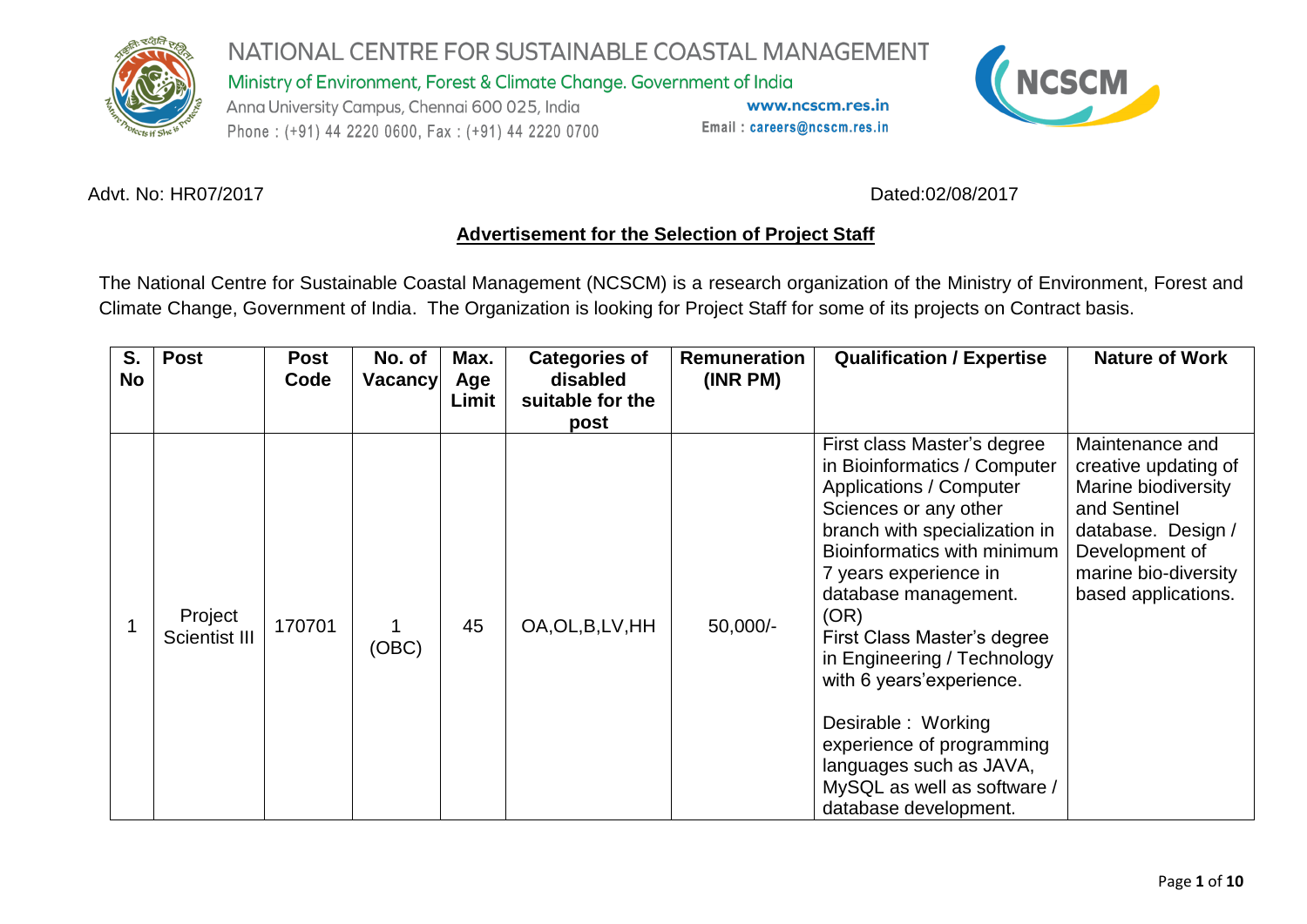

Ministry of Environment, Forest & Climate Change. Government of India

Anna University Campus, Chennai 600 025, India Phone: (+91) 44 2220 0600, Fax: (+91) 44 2220 0700



|                |                         |        |      |    |                               |          | (OR)<br>Ph.D in relevant area                                                                                                                                                                                                                                                                                                                                        |                                                                                                                                                                                      |
|----------------|-------------------------|--------|------|----|-------------------------------|----------|----------------------------------------------------------------------------------------------------------------------------------------------------------------------------------------------------------------------------------------------------------------------------------------------------------------------------------------------------------------------|--------------------------------------------------------------------------------------------------------------------------------------------------------------------------------------|
| $\overline{2}$ | Project<br>Scientist II | 170702 | (UR) | 45 | OA, OL, B, LV, HH             | 45,000/- | First class Master's degree<br>in Bioinformatics or any<br>other branch of Life<br>Sciences with specialization<br>in Bioinformatics with<br>minimum 3 years<br>experience in database<br>management.<br>Desirable: Working<br>experience of programming<br>languages such as JAVA,<br>MySQL as well as software /<br>database development.<br>Ph.D in relevant area | Maintenance and<br>creative updating of<br>Marine biodiversity<br>database.<br>Design /<br>Development of<br>marine bio-diversity<br>based applications                              |
| 3              | Project<br>Engineer I   | 170703 | (UR) | 45 | OA, OL, OAL, BL,<br><b>HH</b> | 40,000/- | First class Master's degree<br>in Science / Computer<br>Applications with 2 years'<br>experience in Designing and<br>web development field (or)<br>First class Master's degree<br>in Technology / Engineering<br>with 1 year experience in<br>Designing and web<br>development field                                                                                 | Website layout and<br>designing.<br>Maintenance of<br>Marine biodiversity<br>website and<br>database.<br>Designing of logo,<br>conceptual diagram<br>as well as other<br>interactive |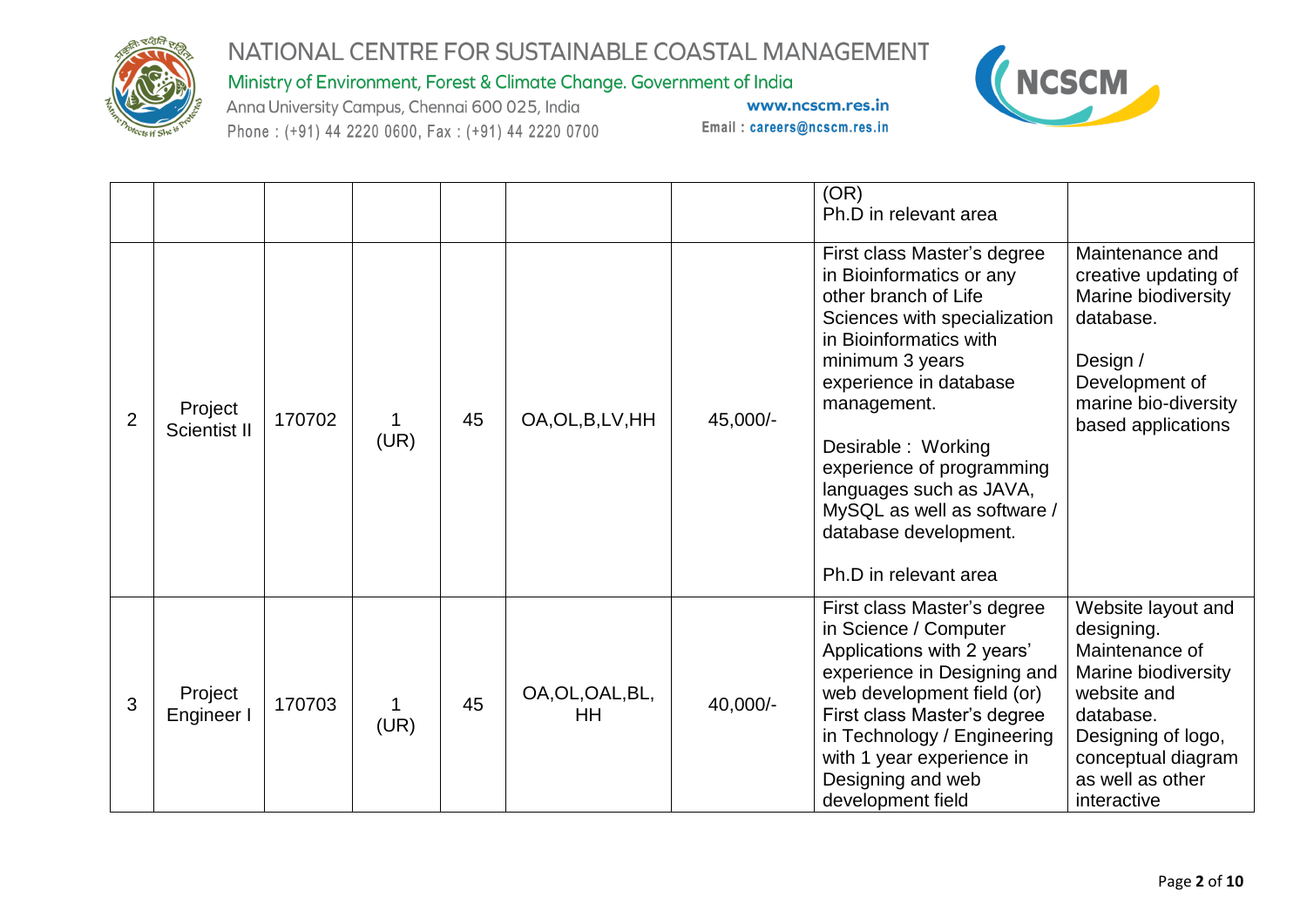

Ministry of Environment, Forest & Climate Change. Government of India

Anna University Campus, Chennai 600 025, India Phone: (+91) 44 2220 0600, Fax: (+91) 44 2220 0700



| First class Master's degree<br>in Remote sensing / Physics<br>/ Environmental Sciences /<br>along coastal<br>Oceanography with 2 years<br>vegetation,<br>of experience in research in<br>relevant subject or M.Tech<br>in Remote Sensing or<br>equivalent with First class<br>spectral library<br>Project<br>45<br>170704<br>OA, OL, B, LV, HH<br>40,000/-<br>and one year of relevant<br>4<br>(UR)<br><b>Scientist I</b><br>research experience.<br>Desirable : Ph.D in relevant<br>subject. Experience in |  |  |  | Desirable: Expertise in<br>programming (Java/.PHP/<br>JSP, Spring Framework),<br>MySQL. Working<br>knowledge of HTML, CSS,<br>JavaScript, JQuery, Ajax,<br>and JSON. Knowledge on<br>Application servers. | elements.                                                                                                            |
|-------------------------------------------------------------------------------------------------------------------------------------------------------------------------------------------------------------------------------------------------------------------------------------------------------------------------------------------------------------------------------------------------------------------------------------------------------------------------------------------------------------|--|--|--|-----------------------------------------------------------------------------------------------------------------------------------------------------------------------------------------------------------|----------------------------------------------------------------------------------------------------------------------|
| Remote Sensing-Ocean<br>optics algorithms, Statistical                                                                                                                                                                                                                                                                                                                                                                                                                                                      |  |  |  |                                                                                                                                                                                                           | <b>Extensive spectral</b><br>signature collection<br>statistical analysis<br>and development of<br>mangrove-seagrass |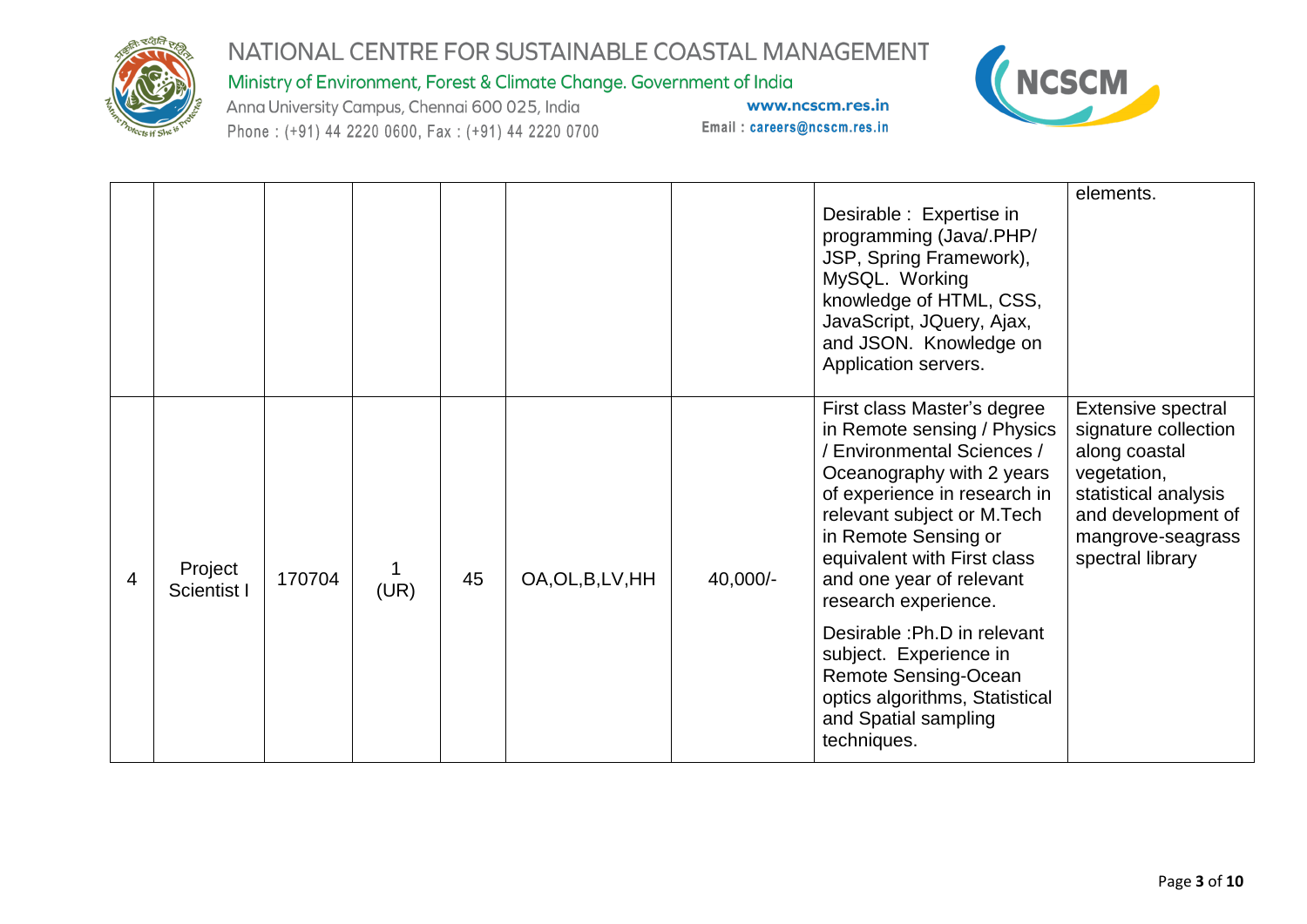

Ministry of Environment, Forest & Climate Change. Government of India

Anna University Campus, Chennai 600 025, India Phone: (+91) 44 2220 0600, Fax: (+91) 44 2220 0700



| 5 | Project<br>Associate | 170705 | (ST)                                 | 35 | OA, OL, B, LV, HH    | $30,000/-$ | First class Master's degree<br>in Science relating to GEO<br>Informatics / Remote<br>sensing with 1 year<br>experience in GIS<br>application<br>(OR)<br>First class Master's degree<br>in Engineering / Technology<br>preferably in GEO<br>informatics / Remote<br>Sensing / GIS or equivalent<br>from a recognized University<br>Desirable : Experience in<br>GIS mapping of coastal and<br>marine ecosystems as well<br>as preparation of interactive<br>maps.<br>Ph.D in relevant area | Development of<br>interactive maps on<br>Indian biodiversity<br>information.                 |
|---|----------------------|--------|--------------------------------------|----|----------------------|------------|-------------------------------------------------------------------------------------------------------------------------------------------------------------------------------------------------------------------------------------------------------------------------------------------------------------------------------------------------------------------------------------------------------------------------------------------------------------------------------------------|----------------------------------------------------------------------------------------------|
| 6 | Project<br>Associate | 170706 | $\overline{2}$<br>(OBC-1<br>$UR - 1$ | 35 | OA, OL, B, LV,<br>HH | $30,000/-$ | First class Master's degree<br>in Marine Biology/<br>Chemistry / Marine<br>Biotechnology /<br>Biochemistry /<br>Biotechnology / Life<br>Sciences or any other<br>equivalent qualification with<br>minimum 1 year experience                                                                                                                                                                                                                                                               | Development of<br>molecular barcode<br>data for selected<br>coastal and marine<br>organisms. |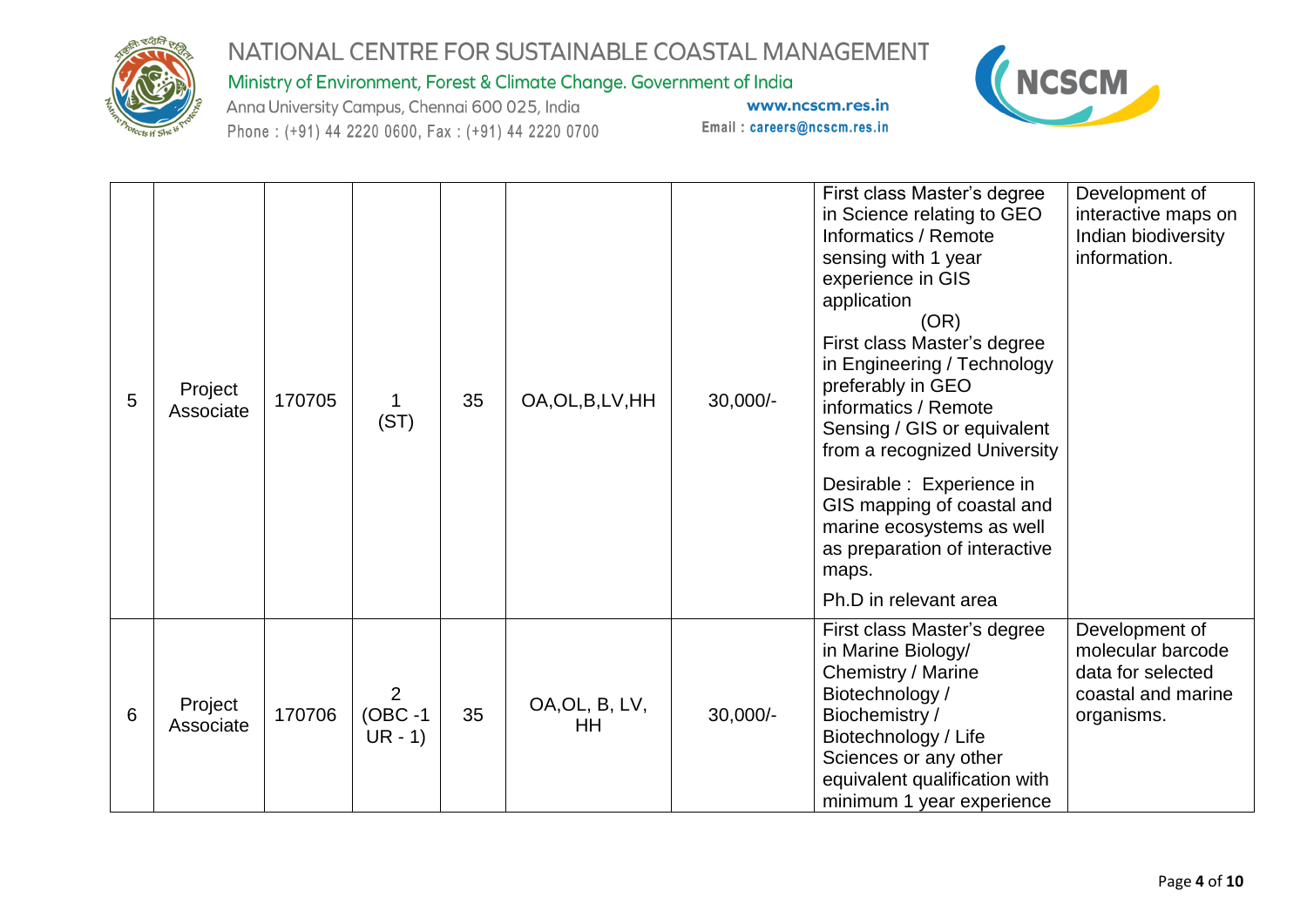

Ministry of Environment, Forest & Climate Change. Government of India

Anna University Campus, Chennai 600 025, India Phone: (+91) 44 2220 0600, Fax: (+91) 44 2220 0700



|                      |        |      |    |                      |            | in molecular biology.<br>Desirable : Experience in<br>molecular biology and<br>barcoding of marine<br>organisms.                                                                                                                                                                                                                                 |                                                                                                                                                                                                                                                                                                            |
|----------------------|--------|------|----|----------------------|------------|--------------------------------------------------------------------------------------------------------------------------------------------------------------------------------------------------------------------------------------------------------------------------------------------------------------------------------------------------|------------------------------------------------------------------------------------------------------------------------------------------------------------------------------------------------------------------------------------------------------------------------------------------------------------|
| Project<br>Associate | 170707 | (SC) | 35 | OA, OL, B, LV,<br>ΗH | $30,000/-$ | Ph.D in relevant area<br>First class Master's degree<br>in Marine Biology/ Marine<br>Studies / Zoology or<br>equivalent qualification with<br>minimum 1 year experience<br>in taxonomy of marine<br>biodiversity.<br>Desirable: Good<br>knowledge in taxonomy of<br>marine organisms and<br>experience in working with<br>biodiversity database. | Preparation of field<br>identification<br>characters for<br>various flora and<br>faunal groups.<br>Developing training<br>modules and<br>creative<br>communication<br>materials for<br>sensitization on<br>coastal biodiversity.<br><b>Biodiversity data</b><br>processing and<br>database<br>preparation. |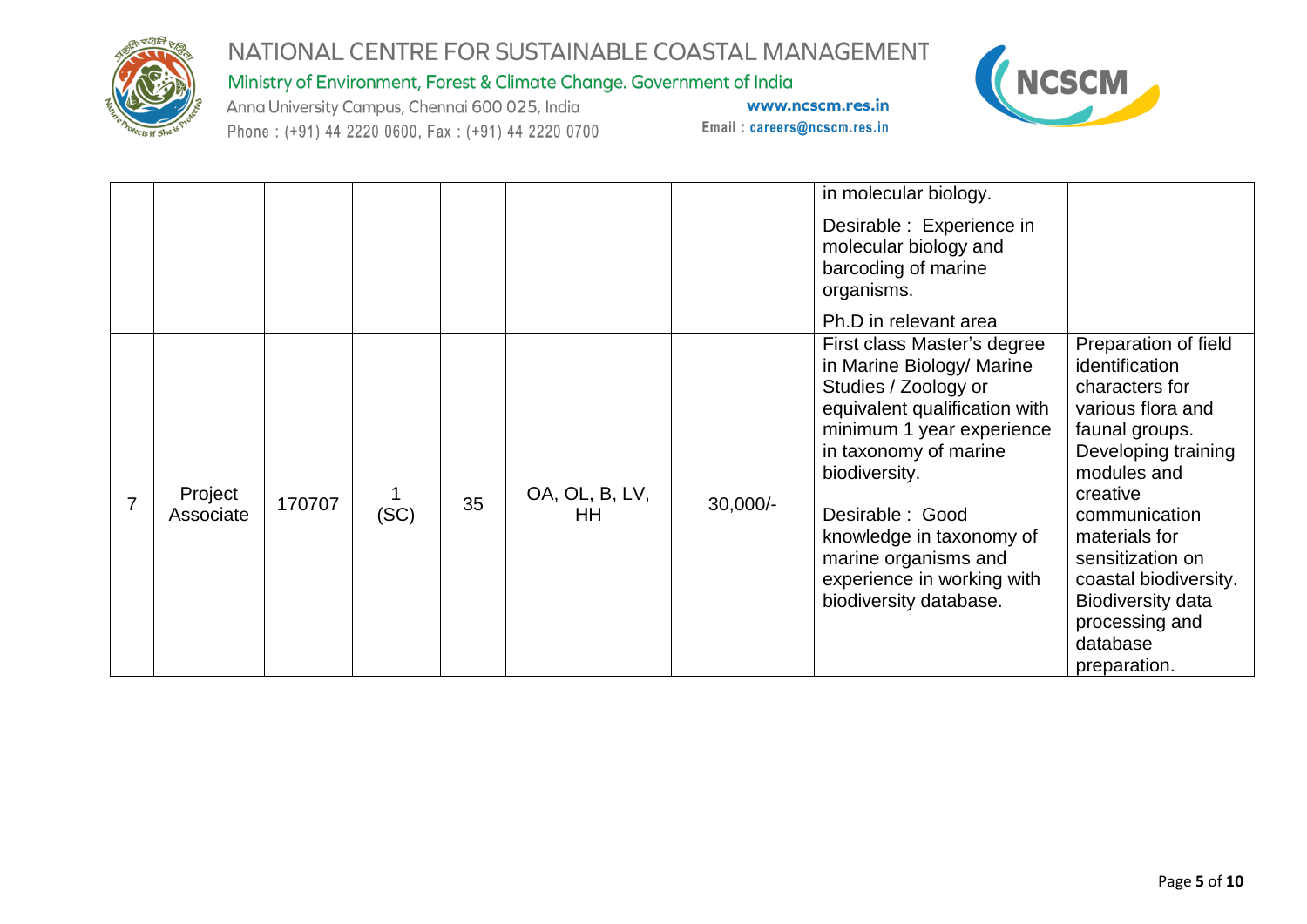

Ministry of Environment, Forest & Climate Change. Government of India

Anna University Campus, Chennai 600 025, India Phone: (+91) 44 2220 0600, Fax: (+91) 44 2220 0700

www.ncscm.res.in Email: careers@ncscm.res.in



| 8 | Senior<br>Research<br>Fellow | 170708 | (ST)                               | 30 | OA, OL, OAL, B, LV | 18,000/- | First class Master's degree<br>in Marine Biology/ Fisheries<br>/ Aquatic Biology / Zoology /<br>Wild life / Life sciences or<br>any other equivalent<br>qualification with minimum 2<br>years experience in<br>taxonomy of marine<br>biodiversity.<br>Desirable: Good<br>knowledge in taxonomy of<br>marine organisms. | Assist in preparation<br>of field identification<br>characters for<br>various flora and<br>faunal groups.<br>Assist in developing<br>training modules<br>and creative<br>communication<br>materials for<br>sensitization on<br>coastal biodiversity.<br><b>Biodiversity data</b><br>processing and<br>database<br>preparation. |
|---|------------------------------|--------|------------------------------------|----|--------------------|----------|------------------------------------------------------------------------------------------------------------------------------------------------------------------------------------------------------------------------------------------------------------------------------------------------------------------------|--------------------------------------------------------------------------------------------------------------------------------------------------------------------------------------------------------------------------------------------------------------------------------------------------------------------------------|
| 9 | Junior<br>Research<br>Fellow | 170709 | 6<br>(UR-4,<br>$SC-1$ ,<br>$ST-1)$ | 30 | OA, OL, OAL, B, LV | 16,000/- | First class Master's degree<br>in Marine Biology/ Fisheries<br>/ Aquatic Biology / Zoology /<br>Wild life / Life sciences or<br>any other equivalent<br>qualification.<br>Desirable: Good<br>knowledge in taxonomy of<br>marine organisms.                                                                             | Collation and<br>documentation of<br>information for<br>marine flora and<br>fauna.<br><b>Biodiversity data</b><br>processing and<br>database<br>preparation.                                                                                                                                                                   |

SC: Scheduled Caste; ST: Scheduled Tribe; OBC: Other Backward Community (Non-Creamy Layer); UR: Unreserved OA : One Arm ; OL : One Leg ; BL : Both Leg ; OAL : One Arm and One Leg ; B : Blind ;LV : Low Vision ; HH : Hearing Impaired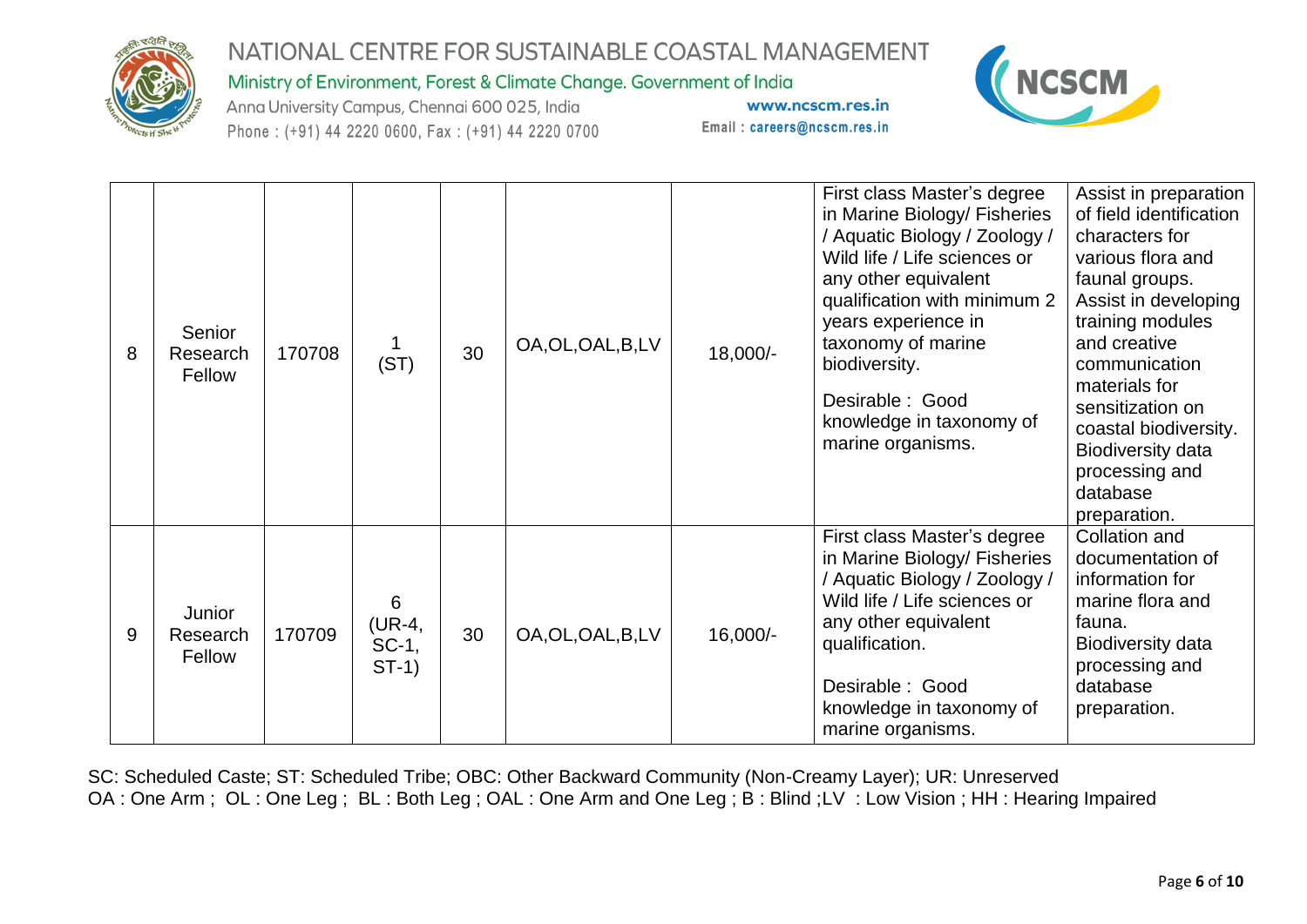

NATIONAL CENTRE FOR SUSTAINABLE COASTAL MANAGEMENT Ministry of Environment, Forest & Climate Change. Government of India Anna University Campus, Chennai 600 025, India www.ncscm.res.in Email: careers@ncscm.res.in Phone: (+91) 44 2220 0600, Fax: (+91) 44 2220 0700



Interested and eligible candidate shall apply for the above positions in the National Centre for Sustainable Coastal Management (NCSCM), subject to the conditions for application as given below.,

**All positions are open for candidates without any physical challenged also.**

#### **Conditions for Application:**

- 1. Candidate needs to submit his/her application online in the website **www.ncscm.res.in/cms/careers/careers.php**  on or before **16th August 2017**. No other mode of application shall be considered. Do not apply via **mobile browser**.
- 2. A candidate can apply only up to a **maximum of two positions**. All applications of the candidate who have applied more than two positions will **summarily be rejected**
- 3. The applicant needs to undergo eligibility scrutiny, certificate verification, followed by a personal interview on the scheduled time, date and venue. **All eligible candidates who have applied will be called for the interview**.
- 4. Candidate who fails to satisfy, any of the conditions for application as stated in this advertisement or elsewhere, will not be allowed to attend the certificate verification or the interview, as the case may be. Candidates, who had not cleared the certificate verification process, will not be allowed to attend the interview.
- 5. Candidate appearing for the interview should produce the hard copy of the online application along with necessary documents. **No other format of application shall be considered**. Candidates appearing without the hard copy of the online application will not be entertained.
- 6. The candidate needs to carry the original of all the relevant certificate(s) for verification and a copy for submission. Photocopies of the certificates, even if attested, shall not be considered for certificate verification.
- 7. The candidate is required to produce the following documents in proof of education /experience for verification.
	- SSLC / 10th or equivalent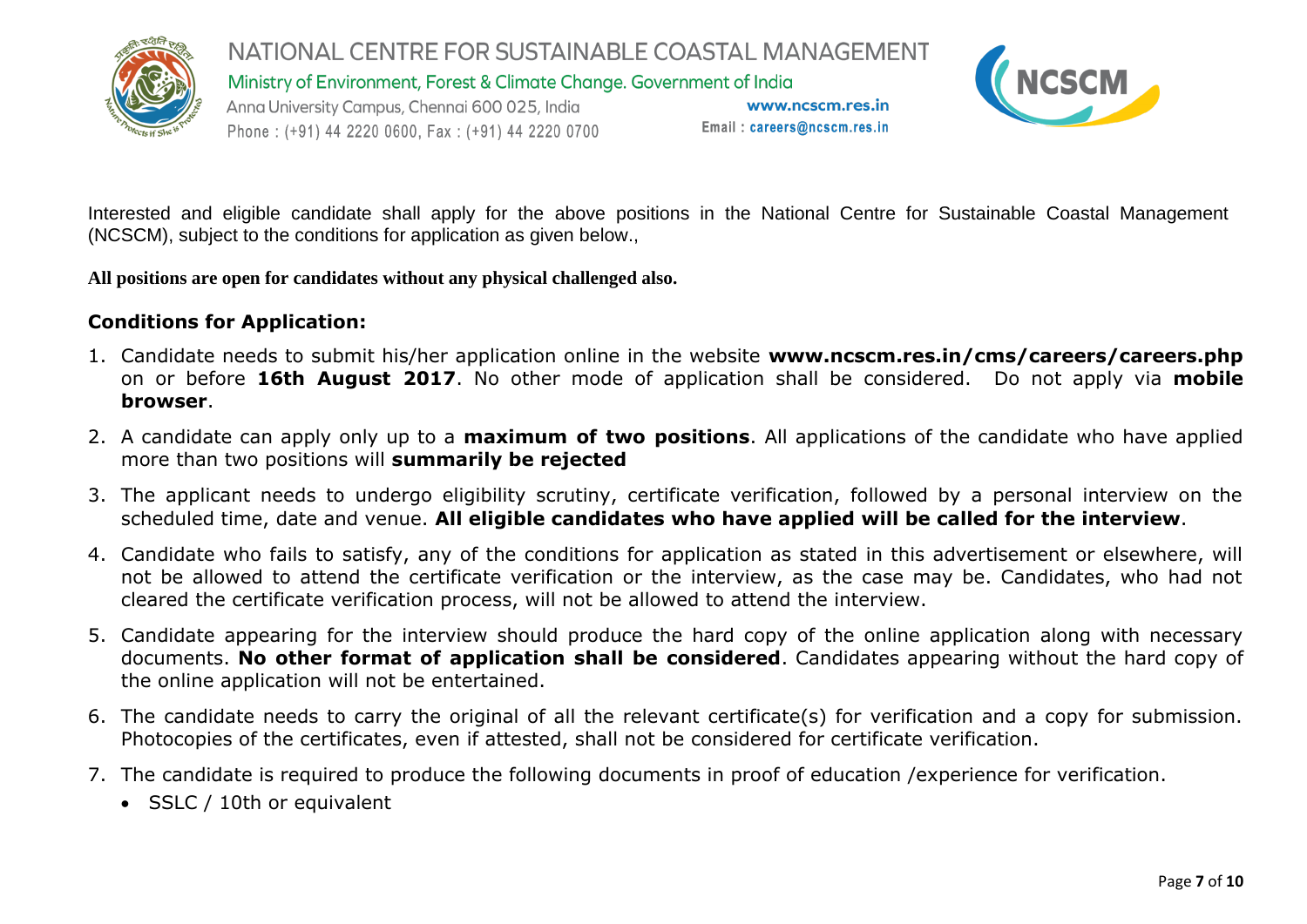

NATIONAL CENTRE FOR SUSTAINABLE COASTAL MANAGEMENT Ministry of Environment, Forest & Climate Change. Government of India Anna University Campus, Chennai 600 025, India www.ncscm.res.in Email: careers@ncscm.res.in Phone: (+91) 44 2220 0600, Fax: (+91) 44 2220 0700



- Proof in support of Educational qualification (Provisional/Degree Certificate) [Note: Mere production of mark sheets or course completion certificate shall not be considered for verification].
- Proof in support of work or research experience (Experience/Service certificate).
- 8. Employees of Government / Quasi Government / PSU / Autonomous bodies should produce NOC at the time of interview/certificate verification.

### **General Conditions:**

- 1. Application is open only for Indian Nationals.
- 2. Project completion date is 31<sup>st</sup> December 2017. The project completion date may vary, at a later stage, because of various reasons
- 3. The appointment will be purely on temporary basis for a specific project and co- terminus with the project. The appointment is up to the project completion date or the maximum age limit for the post which ever is earlier, subject to the satisfactory performance of the individual.
- 4. Appointment of a candidate in any of the above positions does not entitle him/her, for any permanent/temporary job in NCSCM or the Government of India.
- 5. The appointment will be subject to a periodical performance review and continuation thereupon until the project completion date, will be purely based on the performance of the individual.
- 6. The place of posting will be in Chennai or at any other location in India as required. The positions may involve field activities anywhere in India, based on the requirement of the project.
- 7. For the purpose of research experience calculation, awarded PhD degree shall be considered equivalent to 3 years of research experience. Awarded M.Phil shall be considered equivalent to 1 year of research experience.
- 8. Reservation and relaxation will be as per Government of India policy. However the maximum Age limit including all reservations shall not exceed 56 years.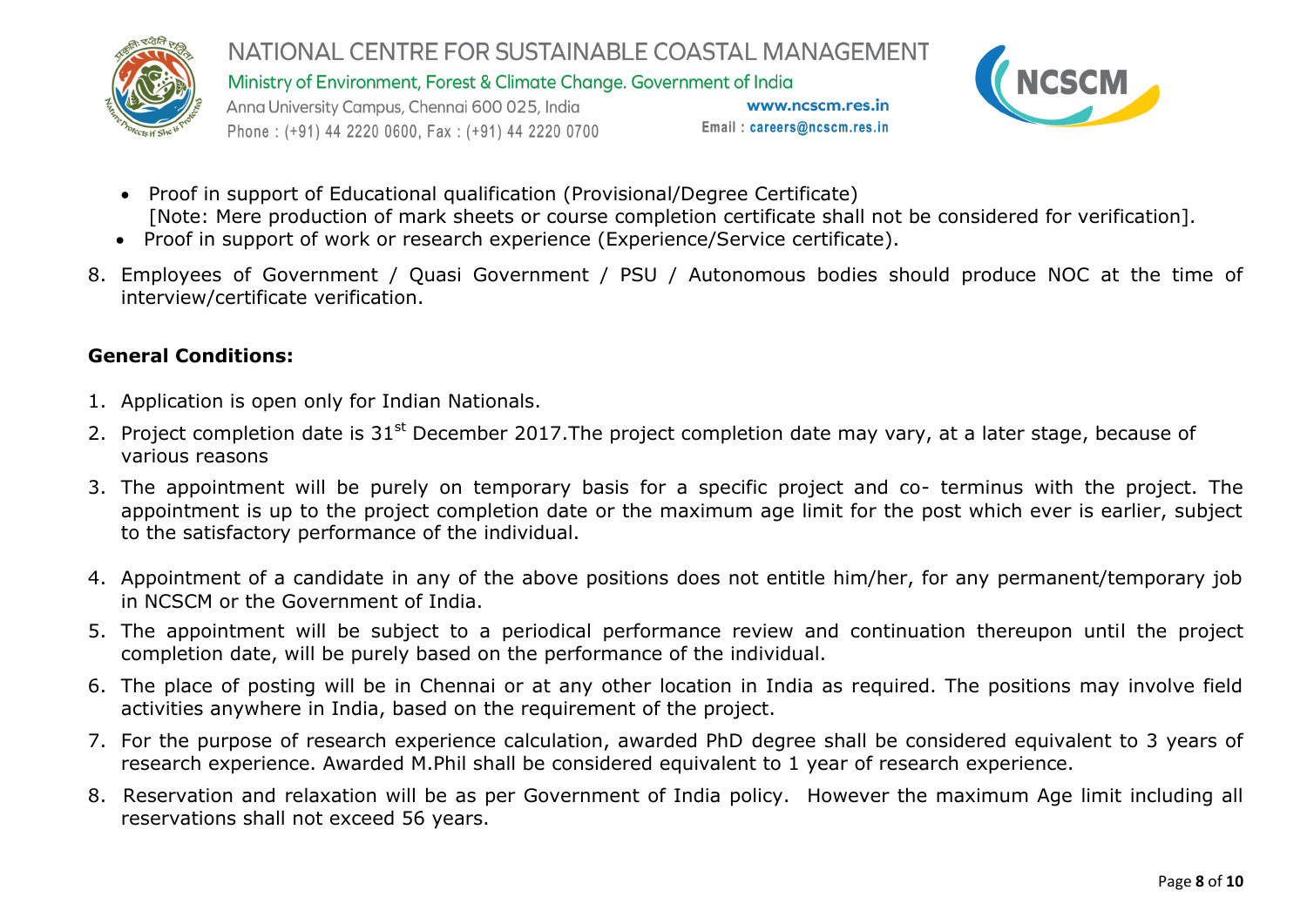

Ministry of Environment, Forest & Climate Change. Government of India

Anna University Campus, Chennai 600 025, India Phone: (+91) 44 2220 0600, Fax: (+91) 44 2220 0700





### **8. First Class means as specified in the Degree Certificate.**

- 9. Number of years of experience will be counted after the year of award of the qualifying degree, as on the date of advertisement.
- 10. Date of advertisement would be the cut-off date for age and experience computation.
- 11. Conditions for Photograph Image:
	- i. Photograph must be a recent passport style colour picture
	- ii. Make sure that the picture is in colour, taken against a light-coloured, preferably white, background
	- iii. Look straight at the camera with a relaxed face
	- iv. Dimensions 200 x 230 pixels (preferred and preferably in .JPG or .PNG formats)
	- v. Size of file should be between 20 and 50kb
	- vi. Ensure that the size of the scanned image is not more than 50kb. If the size of the file is more than 50kb, then adjust the settings of the scanner such as the DPI resolution, no. of colours etc. during the process of scanning
- 12. Conditions for Signature Image:
	- i. The applicant has to sign on white paper with Black Ink pen
	- ii. The signature must be signed only by the applicant and not by any other person
	- iii. Dimensions 140 x 60 pixels (preferred and preferably in .JPG or .PNG formats)
	- iv. Size of file should be between 10 and 20kb

13. The candidate is required to upload Scanned copies of the Self attested documents in proof of their claim at the time of online application. The uploaded documents should be clear and visible, otherwise application will be rejected.

14. The number of positions would vary from what is advertised, as per the discretion of the Director, NCSCM.